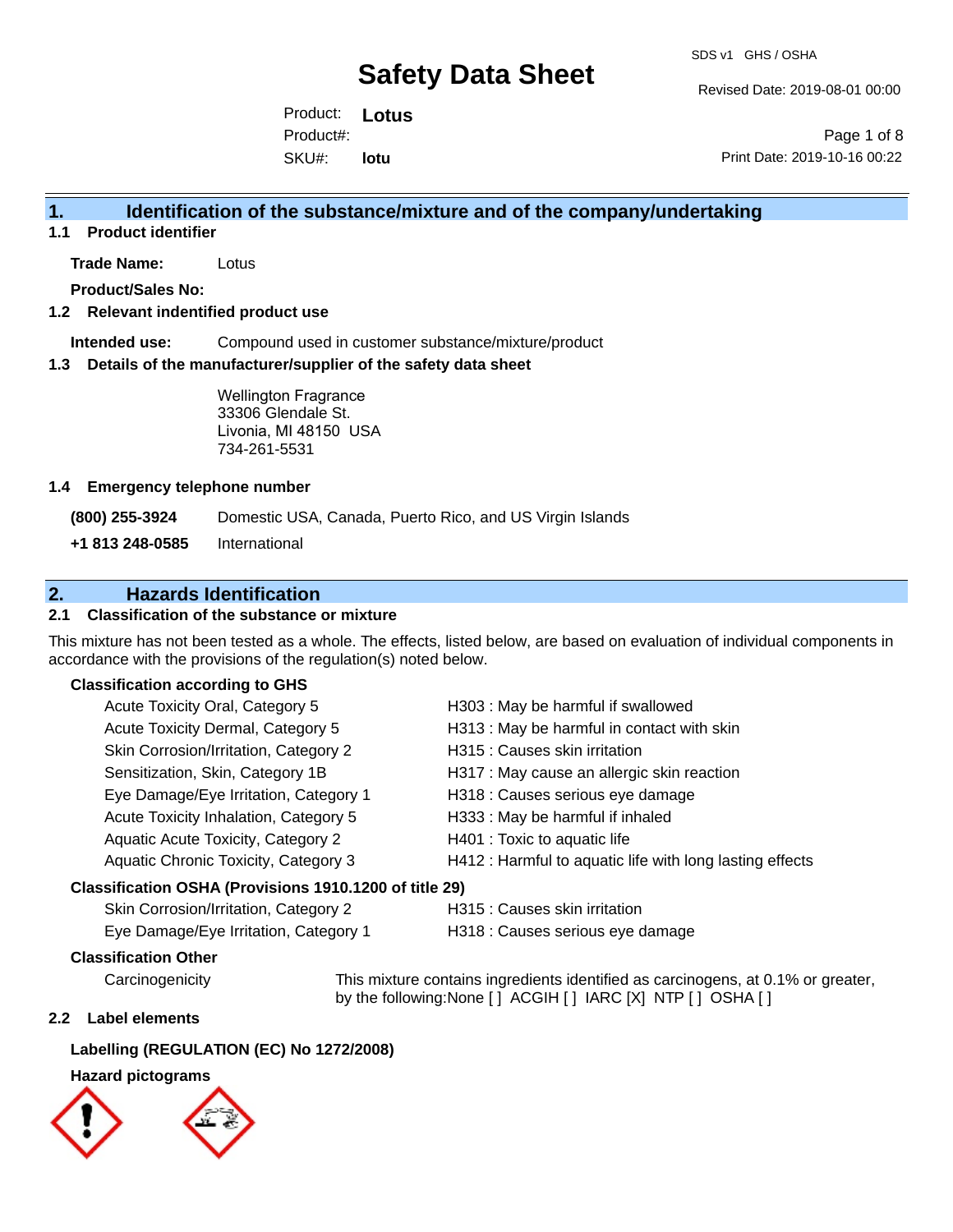SDS v1 GHS / OSHA

Revised Date: 2019-08-01 00:00

Product: **Lotus**  SKU#: Product#: **lotu**

Page 2 of 8 Print Date: 2019-10-16 00:22

| <b>Signal Word: Danger</b>      |                                                                                                                                  |
|---------------------------------|----------------------------------------------------------------------------------------------------------------------------------|
| <b>Hazard statments</b>         |                                                                                                                                  |
| H <sub>303</sub>                | May be harmful if swallowed                                                                                                      |
| H313                            | May be harmful in contact with skin                                                                                              |
| H315                            | Causes skin irritation                                                                                                           |
| H317                            | May cause an allergic skin reaction                                                                                              |
| H318                            | Causes serious eye damage                                                                                                        |
| H333                            | May be harmful if inhaled                                                                                                        |
| H401                            | Toxic to aquatic life                                                                                                            |
| H412                            | Harmful to aquatic life with long lasting effects                                                                                |
| <b>Precautionary Statements</b> |                                                                                                                                  |
| <b>Prevention:</b>              |                                                                                                                                  |
| P <sub>264</sub>                | Wash hands thoroughly after handling                                                                                             |
| P272                            | Contaminated work clothing should not be allowed out of the workplace                                                            |
| P <sub>273</sub>                | Avoid release to the environment                                                                                                 |
| <b>Response:</b>                |                                                                                                                                  |
| $P302 + P352$                   | IF ON SKIN: Wash with soap and water                                                                                             |
| $P304 + P312$                   | IF INHALED: Call a POISON CENTER or doctor/physician if you feel unwell                                                          |
| $P305 + P351 + P338$            | IF IN EYES: Rinse cautiously with water for several minutes Remove contact lenses if<br>present and easy to do. continue rinsing |
| P310                            | Immediately call a POISON CENTER or doctor/physician                                                                             |
| P312                            | Call a POISON CENTER or doctor/physician if you feel unwell                                                                      |
| P333 + P313                     | If skin irritation or a rash occurs: Get medical advice/attention                                                                |
| P362                            | Take off contaminated clothing and wash before reuse                                                                             |
| P363                            | Wash contaminated clothing before reuse                                                                                          |
|                                 |                                                                                                                                  |

## **2.3 Other Hazards**

## **no data available**

# **3. Composition/Information on Ingredients**

## **3.1 Mixtures**

This product is a complex mixture of ingredients, which contains among others the following substance(s), presenting a health or environmental hazard within the meaning of the UN Globally Harmonized System of Classification and Labeling of Chemicals (GHS):

| CAS#<br>Ingredient                             | EC#       | Conc.<br>Range | <b>GHS Classification</b> |  |
|------------------------------------------------|-----------|----------------|---------------------------|--|
| 84-66-2                                        | 201-550-6 | $50 - 60 %$    | H316; H402                |  |
| Diethyl phthalate                              |           |                |                           |  |
| 8050-15-5                                      | 232-476-2 | $10 - 20 \%$   | H402: H412                |  |
| Methyl ester of rosin (partially hydrogenated) |           |                |                           |  |
| $60 - 12 - 8$                                  | 200-456-2 | $5 - 10 \%$    | H302; H313; H316; H319    |  |
| phenethyl alcohol                              |           |                |                           |  |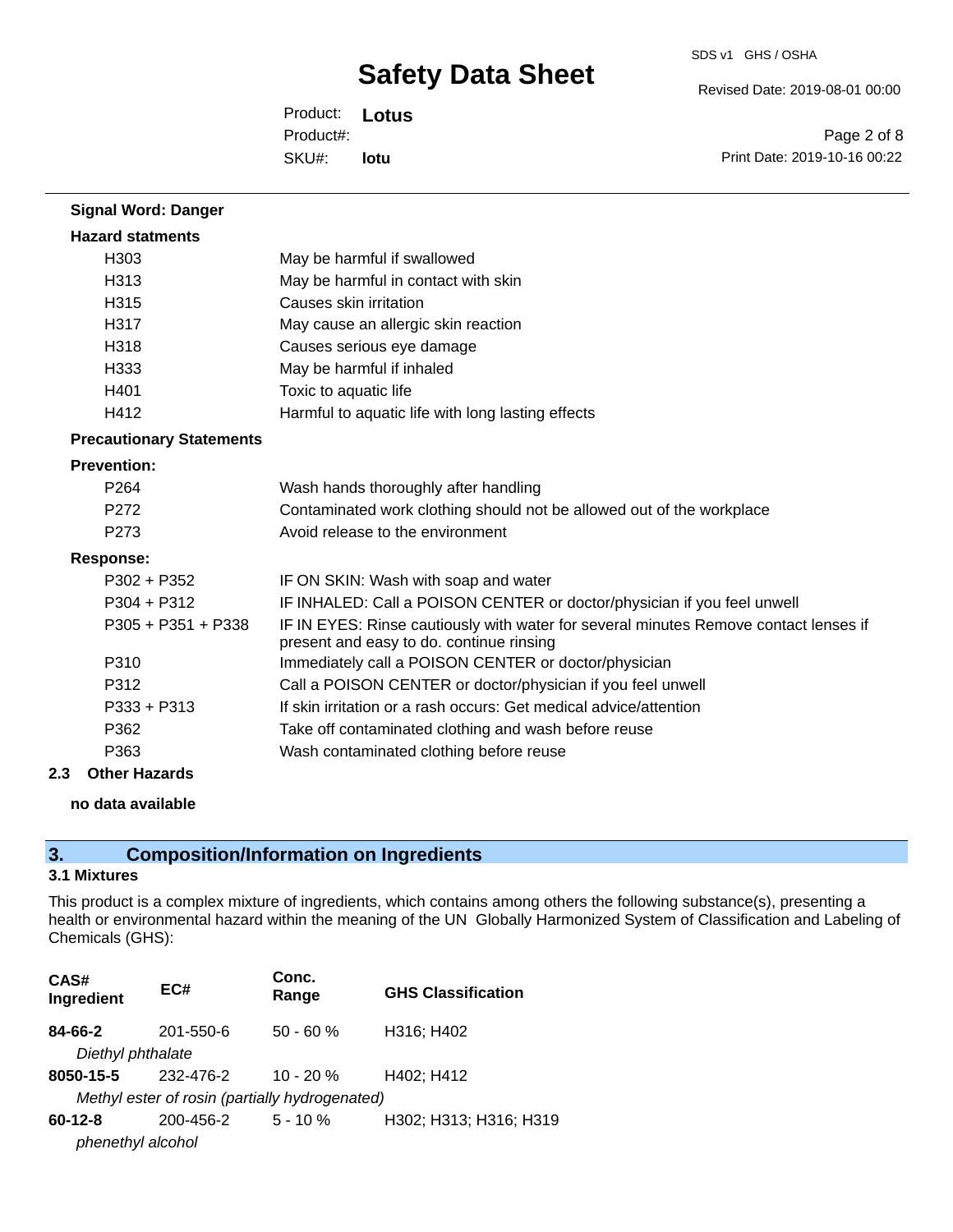SDS v1 GHS / OSHA

Revised Date: 2019-08-01 00:00

Product: **Lotus**  SKU#: Product#: **lotu**

Page 3 of 8 Print Date: 2019-10-16 00:22

| CAS#<br>Ingredient       | EC#                                                      | Conc.<br>Range | <b>GHS Classification</b>           |  |
|--------------------------|----------------------------------------------------------|----------------|-------------------------------------|--|
| 118-58-1                 | 204-262-9                                                | $5 - 10%$      | H303; H317; H320; H401; H412        |  |
| <b>Benzyl Salicylate</b> |                                                          |                |                                     |  |
| 106-24-1                 | 203-377-1                                                | $2 - 5%$       | H303; H315; H317; H318; H402        |  |
| Geraniol                 |                                                          |                |                                     |  |
| 120-51-4                 | 204-402-9                                                | $2 - 5%$       | H302; H313; H400; H411              |  |
| <b>Benzyl Benzoate</b>   |                                                          |                |                                     |  |
| 106-22-9                 | 203-375-0                                                | $2 - 5%$       | H303; H313; H315; H317; H319; H401  |  |
| Citronellol              |                                                          |                |                                     |  |
| 122-40-7                 | 204-541-5                                                | $2 - 5%$       | H303; H316; H317; H401; H411        |  |
| Amyl Cinnamal            |                                                          |                |                                     |  |
| 140-11-4                 | 205-399-7                                                | $2 - 5%$       | H303; H401; H412                    |  |
| Benzyl acetate           |                                                          |                |                                     |  |
| 106-25-2                 | 203-378-7                                                | $2 - 5%$       | H303; H315; H317; H319; H401        |  |
| Nerol                    |                                                          |                |                                     |  |
| 103-48-0                 | 203-116-1                                                | $1 - 2%$       | H401                                |  |
| Phenethyl isobutyrate    |                                                          |                |                                     |  |
| 80-54-6                  | 201-289-8                                                | $1 - 2%$       | H227; H302; H315; H317; H361; H401; |  |
|                          | <b>Butylphenyl Methylpropional</b>                       |                | H412                                |  |
| 6259-76-3                | 228-408-6                                                | $1 - 2%$       | H315; H317; H319; H400; H410        |  |
| Hexyl salicylate         |                                                          |                |                                     |  |
|                          | See Section 16 for full text of GHS classification codes |                |                                     |  |

See Section 16 for full text of GHS classification codes which where not shown in section 2 Total Hydrocarbon Content (%  $w/w$ ) = 0.15

# **4. First Aid Measures**

## **4.1 Description of first aid measures**

| Inhalation:                                                                       | Remove from exposure site to fresh air and keep at rest.<br>Obtain medical advice.                            |
|-----------------------------------------------------------------------------------|---------------------------------------------------------------------------------------------------------------|
| Eye Exposure:                                                                     | Flush immediately with water for at least 15 minutes.<br>Contact physician if symptoms persist.               |
| <b>Skin Exposure:</b>                                                             | Remove contaminated clothes. Wash thoroughly with water (and soap).<br>Contact physician if symptoms persist. |
| Ingestion:                                                                        | Rinse mouth with water and obtain medical advice.                                                             |
| Most important symptoms and effects, both acute and delayed<br>4.2                |                                                                                                               |
| <b>Symptoms:</b>                                                                  | no data available                                                                                             |
| Risks:                                                                            | Refer to Section 2.2 "Hazard Statements"                                                                      |
| Indication of any immediate medical attention and special treatment needed<br>4.3 |                                                                                                               |
|                                                                                   |                                                                                                               |

```
Treatment: Refer to Section 2.2 "Response"
```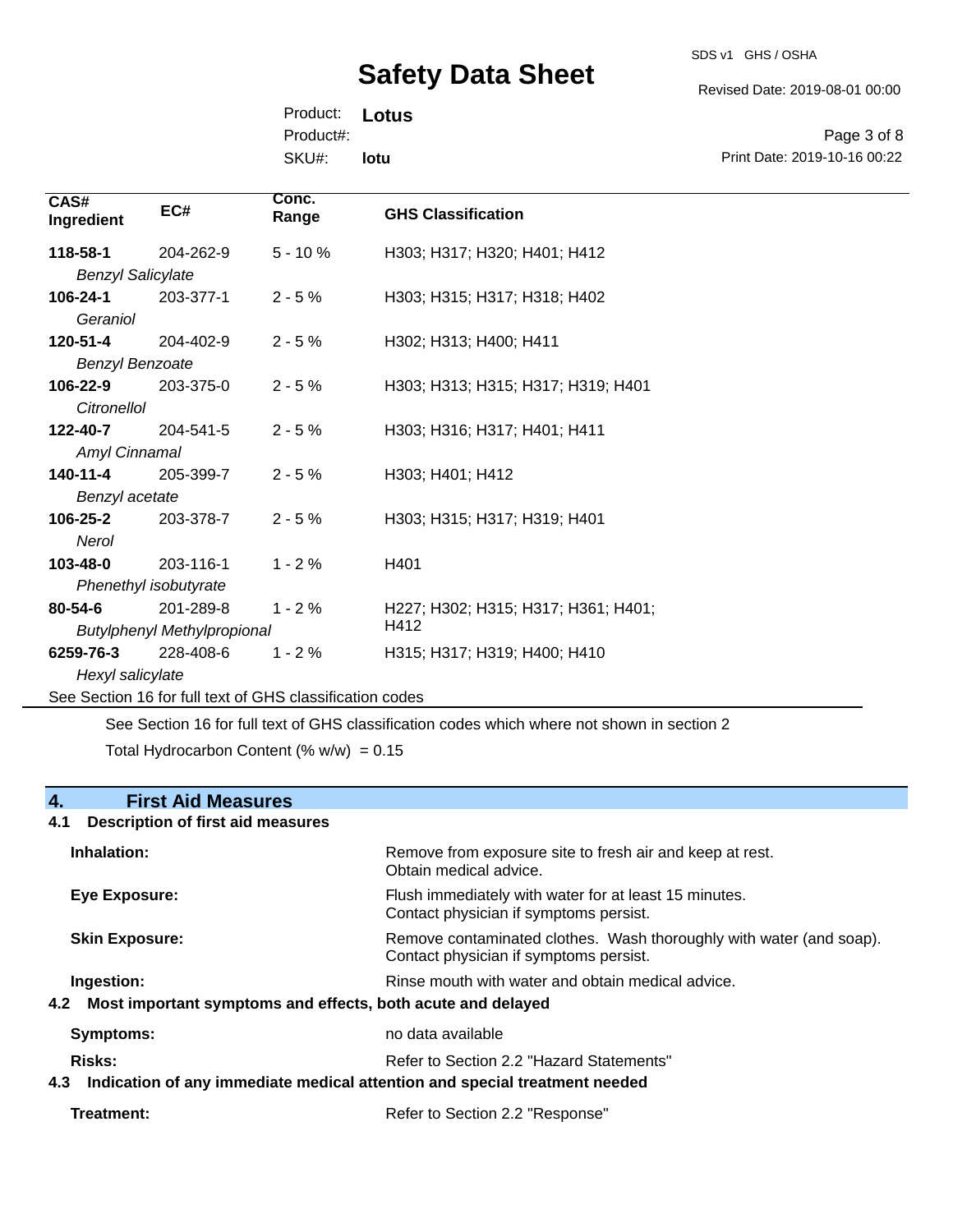SDS v1 GHS / OSHA

Revised Date: 2019-08-01 00:00

Product: **Lotus**  SKU#: Product#: **lotu**

Page 4 of 8 Print Date: 2019-10-16 00:22

| 5 <sub>1</sub><br><b>Fire-Fighting measures</b>                |                                                   |
|----------------------------------------------------------------|---------------------------------------------------|
| <b>Extinguishing media</b><br>5.1                              |                                                   |
| Suitable:                                                      | Carbon dioxide (CO2), Dry chemical, Foam          |
| Unsuitable                                                     | Do not use a direct water jet on burning material |
| Special hazards arising from the substance or mixture<br>5.2   |                                                   |
| During fire fighting:<br><b>Advice for firefighters</b><br>5.3 | Water may be ineffective                          |
| <b>Further information:</b>                                    | Standard procedure for chemical fires             |

## **6. Accidental Release Measures**

#### **6.1 Personal precautions, protective equipment and emergency procedures**

Avoid inhalation and contact with skin and eyes. A self-contained breathing apparatus is recommended in case of a major spill.

#### **6.2 Environmental precautions**

Keep away from drains, soil, and surface and groundwater.

### **6.3 Methods and materials for containment and cleaning up**

Clean up spillage promptly. Remove ignition sources. Provide adequate ventilation. Avoid excessive inhalation of vapors. Gross spillages should be contained by use of sand or inert powder and disposed of according to the local regulations.

## **6.4 Reference to other sections**

Not Applicable

# **7. Handling and Storage**

### **7.1 Precautions for safe handling**

Apply according to good manufacturing and industrial hygiene practices with proper ventilation. Do not drink, eat or smoke while handling. Respect good personal hygiene.

## **7.2 Conditions for safe storage, including any incompatibilities**

Store in a cool, dry and ventilated area away from heat sources and protected from light in tightly closed original container. Avoid uncoated metal container. Keep air contact to a minimum.

## **7.3 Specific end uses**

No information available

### **8. Exposure Controls/Personal Protection**

#### **8.1 Control parameters**

| <b>Exposure Limits:</b>      |                   |                              |              |              |             |                                                  |  |
|------------------------------|-------------------|------------------------------|--------------|--------------|-------------|--------------------------------------------------|--|
| <b>Component</b>             |                   |                              | <b>ACGIH</b> | <b>ACGIH</b> | <b>OSHA</b> | <b>OSHA</b><br>TWA ppm STEL ppm TWA ppm STEL ppm |  |
| 84-66-2                      | Diethyl phthalate |                              |              |              |             |                                                  |  |
| 140-11-4                     | Benzyl acetate    |                              | 10           |              |             |                                                  |  |
| <b>Engineering Controls:</b> |                   | Use local exhaust as needed. |              |              |             |                                                  |  |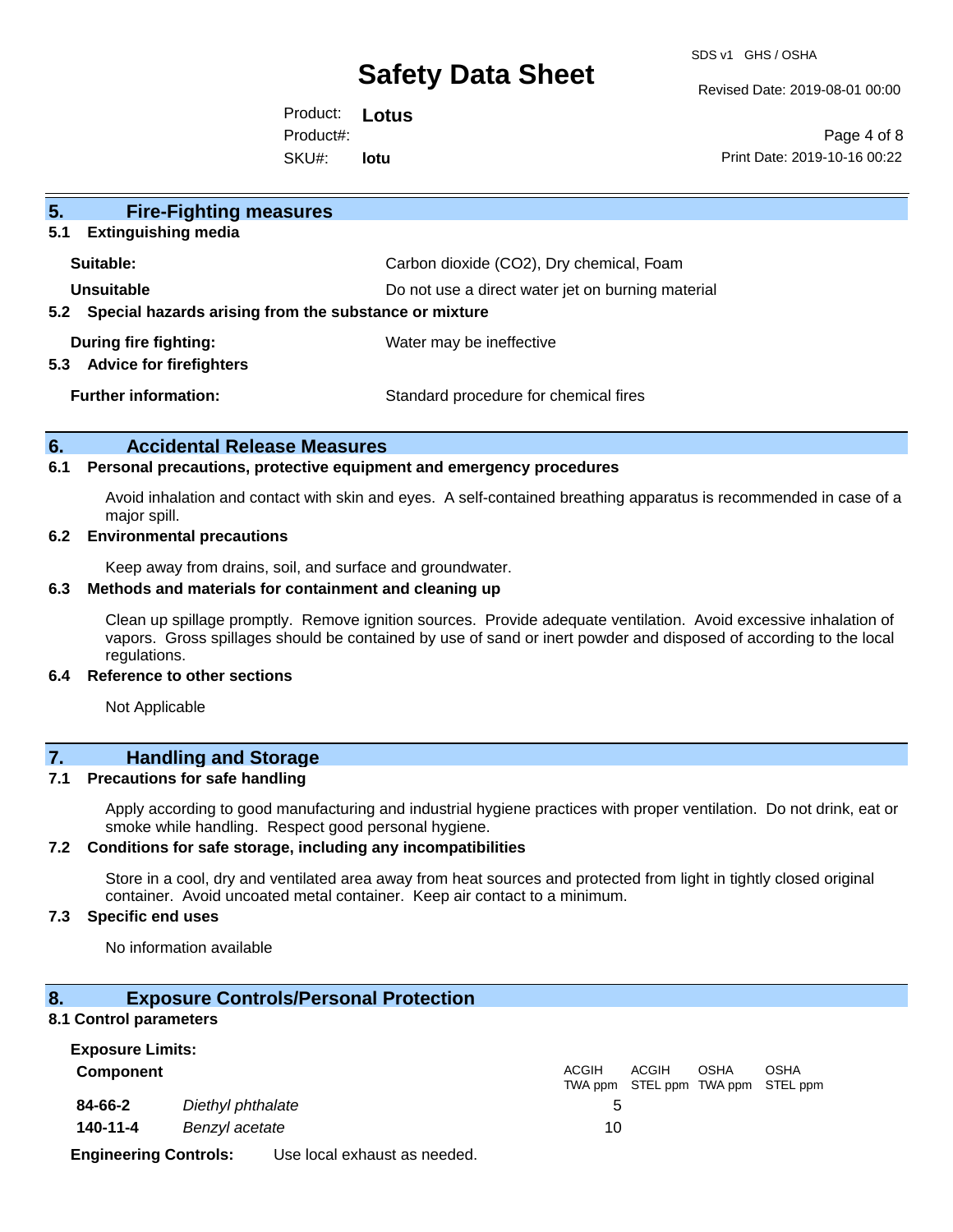SDS v1 GHS / OSHA

Revised Date: 2019-08-01 00:00

Product: **Lotus**  SKU#: Product#: **lotu**

Page 5 of 8 Print Date: 2019-10-16 00:22

## **8.2 Exposure controls - Personal protective equipment**

| Eye protection:                | Tightly sealed goggles, face shield, or safety glasses with brow guards and side shields, etc.<br>as may be appropriate for the exposure |
|--------------------------------|------------------------------------------------------------------------------------------------------------------------------------------|
| <b>Respiratory protection:</b> | Avoid excessive inhalation of concentrated vapors. Apply local ventilation where appropriate.                                            |
| <b>Skin protection:</b>        | Avoid Skin contact. Use chemically resistant gloves as needed.                                                                           |

# **9. Physical and Chemical Properties**

# **9.1 Information on basic physical and chemical properties**

| Appearance:                  | Liquid                            |
|------------------------------|-----------------------------------|
| Odor:                        | Conforms to Standard              |
| Color:                       | Yellow Tint to Pale Yellow (G1-3) |
| <b>Viscosity:</b>            | Liquid                            |
| <b>Freezing Point:</b>       | Not determined                    |
| <b>Boiling Point:</b>        | Not determined                    |
| <b>Melting Point:</b>        | Not determined                    |
| <b>Flashpoint (CCCFP):</b>   | >200 F (93.33 C)                  |
| <b>Auto flammability:</b>    | Not determined                    |
| <b>Explosive Properties:</b> | None Expected                     |
| <b>Oxidizing properties:</b> | None Expected                     |
| Vapor Pressure (mmHg@20 C):  | 0.0108                            |
| %VOC:                        | 0.01                              |
| Specific Gravity @ 25 C:     | 1.0570                            |
| Density @ 25 C:              | 1.0540                            |
| Refractive Index @ 20 C:     | 1.5080                            |
| Soluble in:                  | Oil                               |

# **10. Stability and Reactivity**

| 10.1 Reactivity                         | None                                               |
|-----------------------------------------|----------------------------------------------------|
| <b>10.2 Chemical stability</b>          | Stable                                             |
| 10.3 Possibility of hazardous reactions | None known                                         |
| <b>10.4 Conditions to avoid</b>         | None known                                         |
| 10.5 Incompatible materials             | Strong oxidizing agents, strong acids, and alkalis |
| 10.6 Hazardous decomposition products   | None known                                         |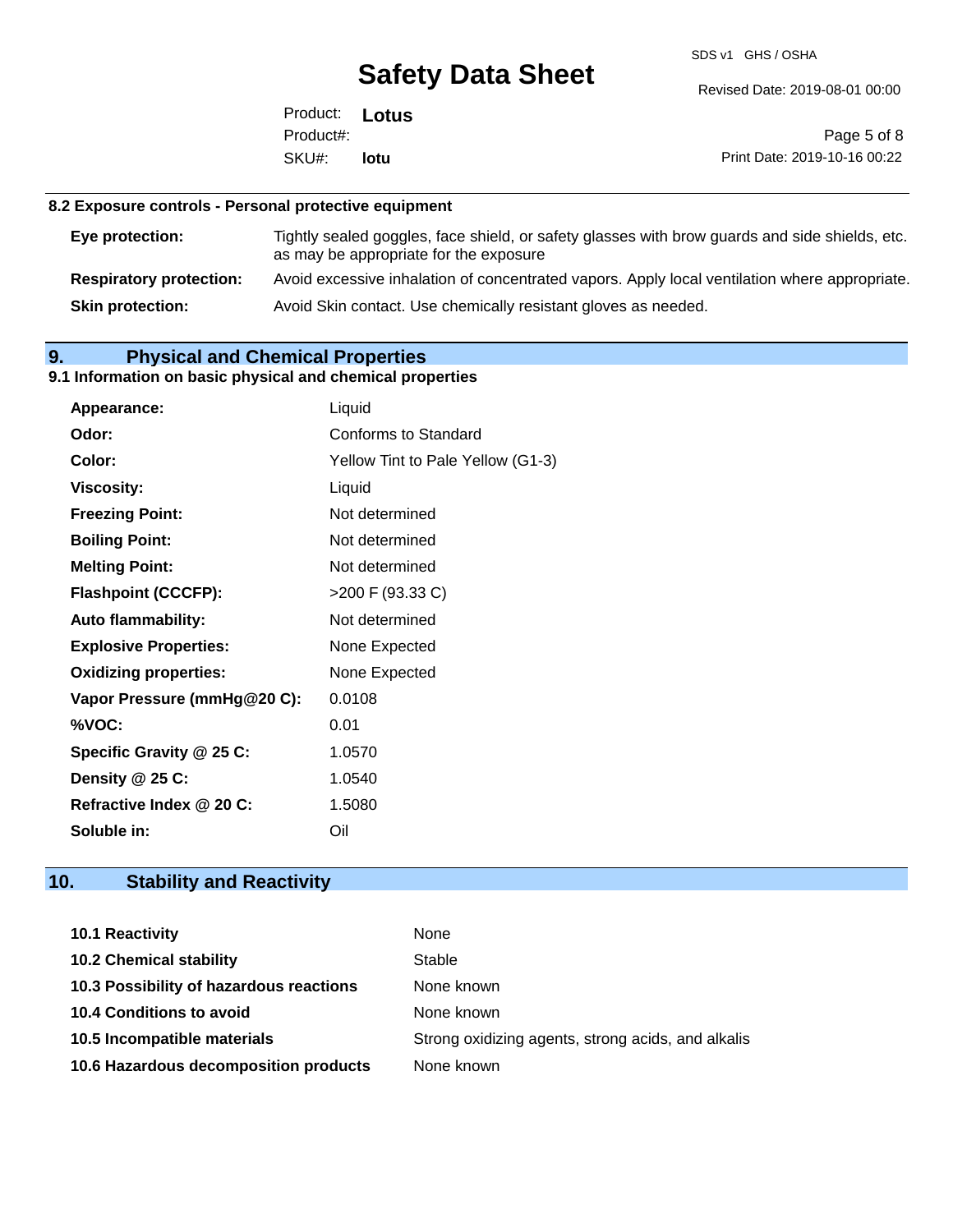SDS v1 GHS / OSHA

Revised Date: 2019-08-01 00:00

Product: **Lotus**  SKU#: Product#: **lotu**

Page 6 of 8 Print Date: 2019-10-16 00:22

| <b>11.1 Toxicological Effects</b>                                                    |                                                                                                                     |  |
|--------------------------------------------------------------------------------------|---------------------------------------------------------------------------------------------------------------------|--|
|                                                                                      | Acute Toxicity Estimates (ATEs) based on the individual Ingredient Toxicity Data utilizing the "Additivity Formula" |  |
| Acute toxicity - Oral - (Rat) mg/kg<br>(LD50: 4460.4419) May be harmful if swallowed |                                                                                                                     |  |
| Acute toxicity - Dermal - (Rabbit) mg/kg                                             | (LD50: 4218.6034) May be harmful in contact with skin                                                               |  |
| Acute toxicity - Inhalation - (Rat) mg/L/4hr                                         | (LD50: 23.9837) May be harmful if inhaled                                                                           |  |
| <b>Skin corrosion / irritation</b>                                                   | May be harmful if inhaled                                                                                           |  |
| Serious eye damage / irritation                                                      | Causes serious eye damage                                                                                           |  |
| <b>Respiratory sensitization</b>                                                     | Not classified - the classification criteria are not met                                                            |  |
| Skin concitization                                                                   | May cause an allergic skin reaction                                                                                 |  |

**Respiration** criteria are not met **Skin sensitization** May cause an allergic skin reaction **Germ cell mutagenicity Not classified - the classification criteria are not met Carcinogenicity Carcinogenicity Not classified - the classification criteria are not met Reproductive toxicity** Not classified - the classification criteria are not met **Specific target organ toxicity - single exposure** Not classified - the classification criteria are not met **Specific target organ toxicity - repeated exposure** Not classified - the classification criteria are not met **Aspiration hazard Not classified - the classification criteria are not met** 

## **12. Ecological Information**

**12.1 Toxicity**

**11. Toxicological Information** 

| <b>Acute acquatic toxicity</b>     | Toxic to aquatic life                             |
|------------------------------------|---------------------------------------------------|
| <b>Chronic acquatic toxicity</b>   | Harmful to aquatic life with long lasting effects |
| <b>Toxicity Data on soil</b>       | no data available                                 |
| <b>Toxicity on other organisms</b> | no data available                                 |
|                                    |                                                   |
| 12.2 Persistence and degradability | no data available                                 |
| 12.3 Bioaccumulative potential     | no data available                                 |
| 12.4 Mobility in soil              | no data available                                 |
| 12.5 Other adverse effects         | no data available                                 |
|                                    |                                                   |

### **13. Disposal Conditions**

### **13.1 Waste treatment methods**

Do not allow product to reach sewage systems. Dispose of in accordance with all local and national regulations. Send to a licensed waste management company.The product should not be allowed to enter drains, water courses or the soil. Do not contaminate ponds, waterways or ditches with chemical or used container.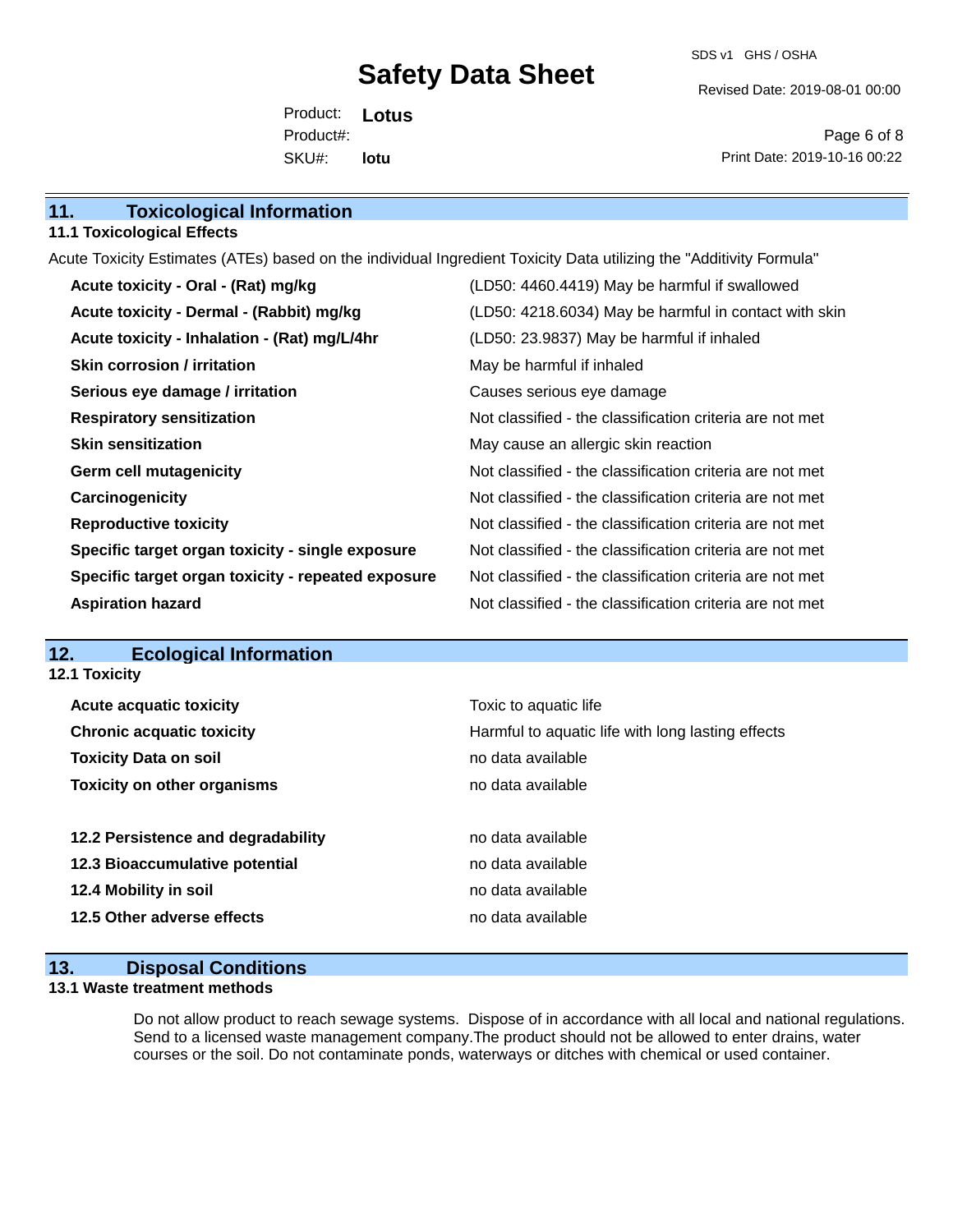SDS v1 GHS / OSHA

Revised Date: 2019-08-01 00:00

Product: **Lotus**  SKU#: Product#: **lotu**

Page 7 of 8 Print Date: 2019-10-16 00:22

# **14. Transport Information**

| <b>Marine Pollutant</b><br>No.           |              |                                     |                 |        |
|------------------------------------------|--------------|-------------------------------------|-----------------|--------|
| Regulator                                | <b>Class</b> | <b>Pack Group</b>                   | <b>Sub Risk</b> | UN-nr. |
| U.S. DOT (Non-Bulk)                      |              | Not Regulated - Not Dangerous Goods |                 |        |
| <b>Chemicals NOI</b>                     |              |                                     |                 |        |
| <b>ADR/RID (International Road/Rail)</b> |              | Not Regulated - Not Dangerous Goods |                 |        |
| <b>Chemicals NOI</b>                     |              |                                     |                 |        |
| <b>IATA (Air Cargo)</b>                  |              | Not Regulated - Not Dangerous Goods |                 |        |
| <b>Chemicals NOI</b>                     |              |                                     |                 |        |
| IMDG (Sea)                               |              | Not Regulated - Not Dangerous Goods |                 |        |
| <b>Chemicals NOI</b>                     |              |                                     |                 |        |
|                                          |              |                                     |                 |        |

# **15. Regulatory Information**

| <b>U.S. Federal Regulations</b> |  |
|---------------------------------|--|
|---------------------------------|--|

| <b>TSCA (Toxic Substance Control Act)</b> |                                          |                           | All components of the substance/mixture are listed or exempt |                                                                                                  |  |
|-------------------------------------------|------------------------------------------|---------------------------|--------------------------------------------------------------|--------------------------------------------------------------------------------------------------|--|
|                                           |                                          |                           | 40 CFR(EPCRA, SARA, CERCLA and CAA)                          | This product contains the following components:                                                  |  |
|                                           | 84-66-2                                  | $201 - 550 - 6$ 50 - 60 % |                                                              | Diethyl phthalate                                                                                |  |
|                                           | <b>U.S. State Regulations</b>            |                           |                                                              |                                                                                                  |  |
|                                           | <b>California Proposition 65 Warning</b> |                           |                                                              | This product contains the following components:                                                  |  |
|                                           | $119 - 61 - 9$                           |                           | $204-337-6$ 0.1 - 1.0 %                                      | Benzophenone                                                                                     |  |
|                                           | $123-35-3(NF 204-622-5 \le 5$ ppm        |                           |                                                              | beta-Myrcene (Natural Source)                                                                    |  |
|                                           | <b>Canadian Regulations</b>              |                           |                                                              |                                                                                                  |  |
| <b>DSL</b>                                |                                          |                           |                                                              | 100.00% of the components are listed or exempt. The following<br>components are NOT on the List: |  |
|                                           | 94201-73-7                               | 303-662-1                 | $\leq$ 2 ppm                                                 | Tetrahydro-4-methyl-2-phenyl-2H-pyran                                                            |  |

# **16. Other Information**

## **GHS H-Statements referred to under section 3 and not listed in section 2**

| H227 : Combustible liquid                                 | H302 : Harmful if swallowed                                    |
|-----------------------------------------------------------|----------------------------------------------------------------|
| H316 : Causes mild skin irritation                        | H317 : May cause an allergic skin reaction                     |
| H319 : Causes serious eye irritation                      | H320 : Causes eye irritation                                   |
| H361: Suspected of damaging fertility or the unborn child | H400 : Very Toxic to aquatic life                              |
| H402 : Harmful to aquatic life                            | H410 : Very toxic to aquatic life with long lasting<br>effects |
| H411 : Toxic to aquatic life with long lasting effects    |                                                                |
| <b>Total Fractional Values</b>                            |                                                                |
| (TFV) Risk                                                | (TFV) Risk                                                     |
| (208.47) Acute Toxicity Inhalation, Category 5            | (10.00) Sensitization, Skin, Category 1                        |
| (8.48) Aquatic Chronic Toxicity, Category 3               | (7.93) Skin Corrosion/Irritation, Category 3                   |

- (6.81) Eye Damage/Eye Irritation, Category 2A (5.05) Sensitization, Skin, Category 1B
-